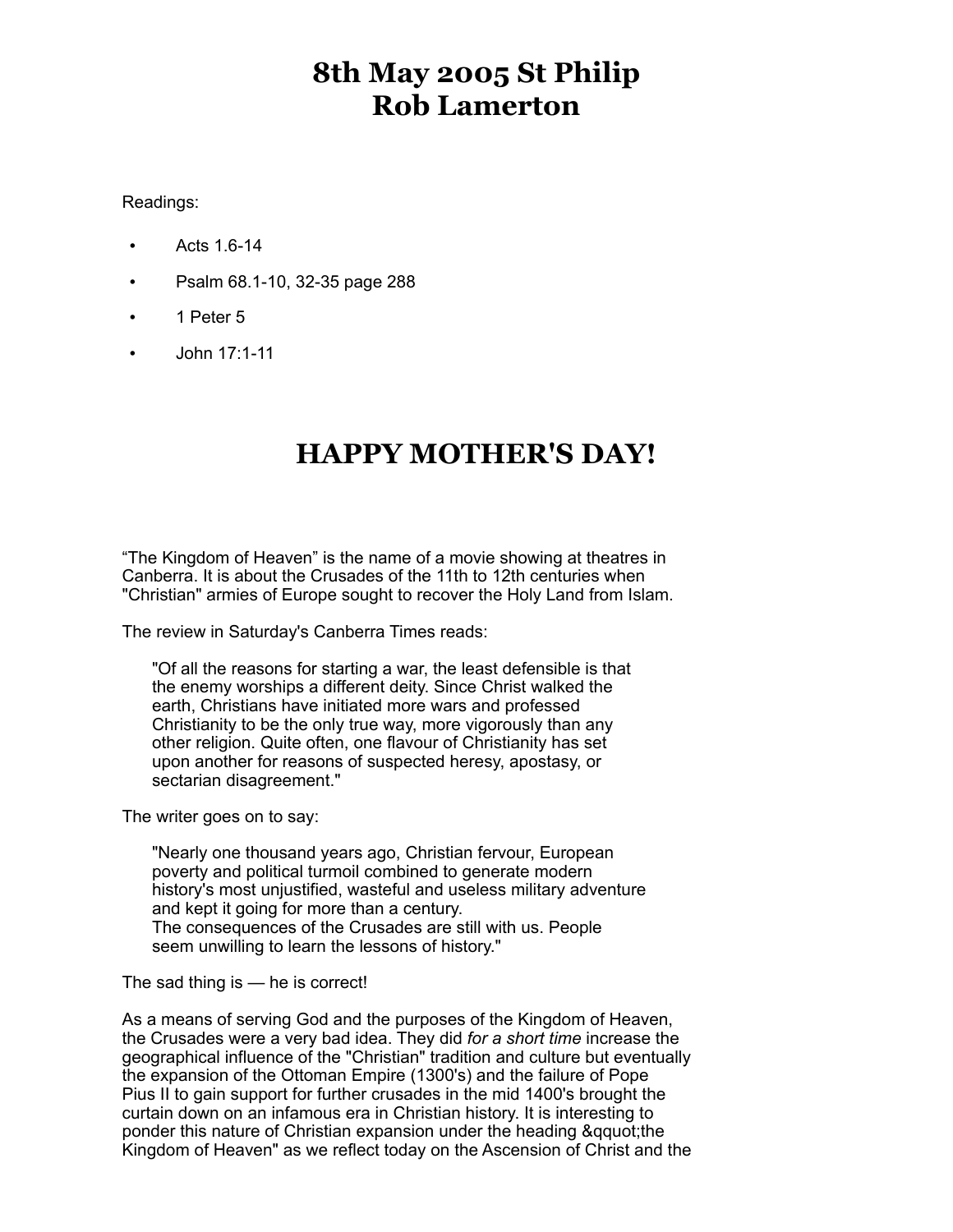nature of his rule, on the need for prayer and the search for Christian Unity

let alone the desire to include all humanity under the love of Christ!

I heard some reports that some modern Christians were disappointed to see how poorly the Christians were portrayed in the film — Surprise! Surprise!

The fact is we have often been misguided and sometimes just plain wrong in our attempts to serve Christ. We need to face the truth about that!

But there are still many in the world who advance the Christendom model the advancement of the Kingdom of Heaven by human, political and military means.

Last Thursday was the day the Church observed the Lord's Ascension forty days from Easter, the disciples see the Lord taken up out of sight.

I don't want to get into the discussion about the physical details because once again, the biblical record speaks of an event which has huge significance — and it is the significance/the meaning which is important!

A couple of thoughts ran through my mind as I pondered the Ascension of Christ.

— That ascension is the logical progression from resurrection or rising rising and ascending are the same thing, the continuous flow from Jesus' death is the upward movement to the glory of the Father's presence and as he passes through the earthly realms he is seen and experienced by his disciples.

— The ascension of Christ tells us that the Christ who ascends to be Lord is the Christ who loves, heals, cares, who confronts our inhumanity to each other and suffers. The Christ of heaven is the Christ of humanity ruling from heaven in the way he lived on earth.

— The Ascension also tells us that Christ shares the nature of God. Whereas the earthly messiahs (kings) ascended the steps to an earthly throne — this messiah assumes a heavenly throne. The Letter to the Ephesians puts it like this in Ch1 v20, 21

"God put this power to work in Christ when he raised him from the dead and seated him at his right hand in the heavenly places, far above all rule and authority and power and dominion and above every name that is named, not only in this age, but in the age to come."

(Resurrection blends with Ascension)

If this is the case that Christ reigns — then the kingdom or rule is **HIS** and that has consequences for this world and creation as a whole. And the consequences are

- moral
- political
- social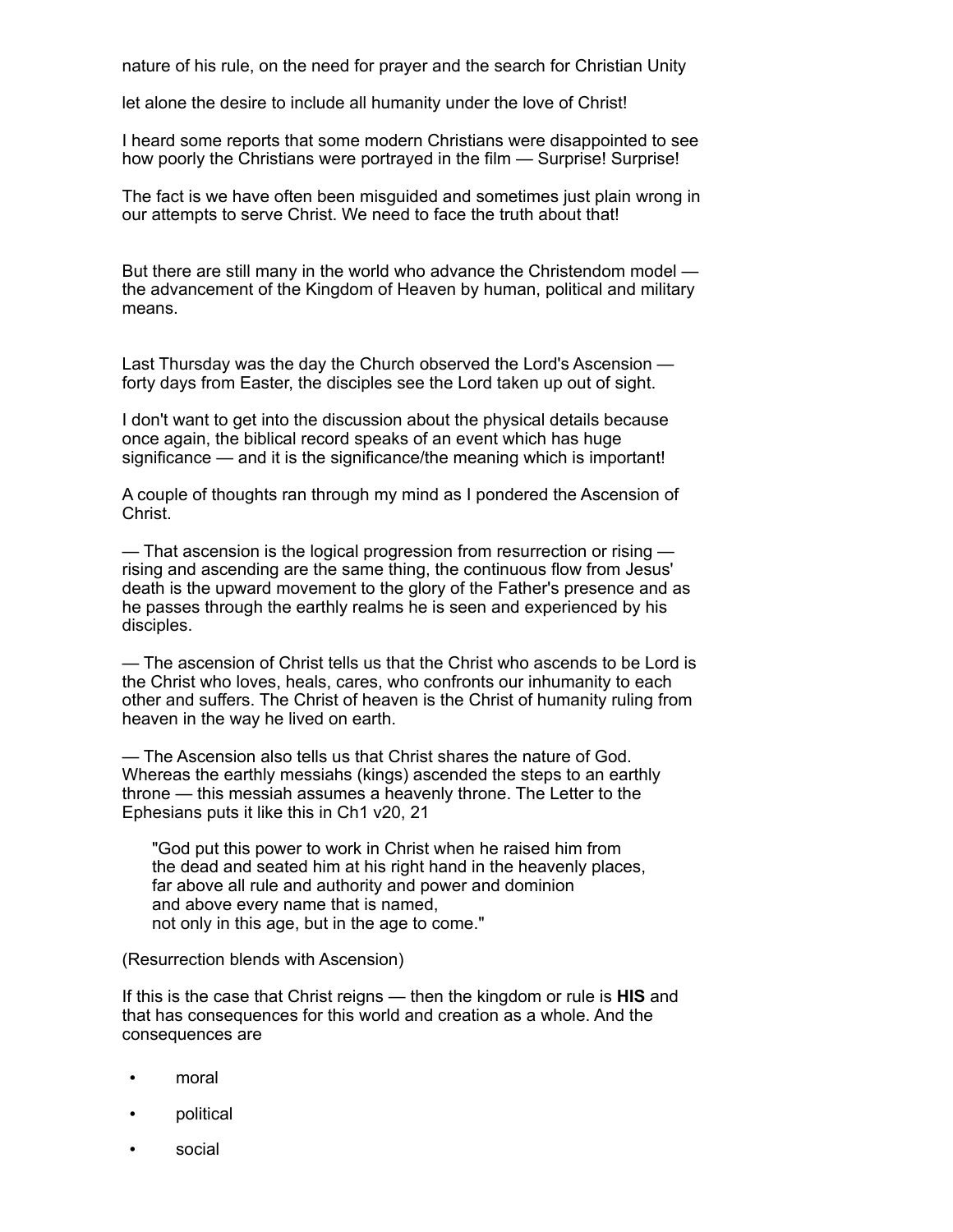- economic
- environmental

Archbishop Rowan Williams in an article on the environment in the Canberra Times last week wrote:

"An economics which ignores environmental degradation invites social degradation — in plain terms, violence."

He makes the link between God's sovereignty over creation and our stewardship of it — and the destruction of human relationships.

Surely the rule of Christ is about the healing of the environment **AS WELL AS** the healing of human lives.

I'm covering a bit of ground today!

And I want to cover some more!

I want to reflect on the end of the Second World War as many in Europe remember.

In that context I want us to pray for the Jewish people as they recall the holocaust — and pray too that it may never happen again! ...... But as I say that It has happened time and time again on a different scale in different places … Cambodia, Rwanda, Southern Sudan … in Iraq and sadly by the state of Israel against the Palestinians.

In the Jewish remembrance of the holocaust there is a telling of the story of suffering but with little recognition of change and hope. The whole event seems to be weighed down with looking back at woe and suffering.

My prayer is that the reflections at this time should provoke action and produce hope!

(This is surely what the Resurrection and Ascension are about.)

I am **not** trying to provoke anti-Jewish sentiment because the whole background of Christianity is Jewish. Jesus the Jew however, offered a view of God which encouraged forgiveness for the past and moves through suffering to a future with hope.

If we continue to dwell on negativity and only say *woe is me!* —— Then it will be!

*pause*

In our first reading today we caught a glimpse of the disciples after the Ascension of Jesus and BEFORE the fulfilment of Jesus' promis about the power of the Holy Spirit

So the Lord has gone from their midst and they return, almost one kilometre, to Jerusalem…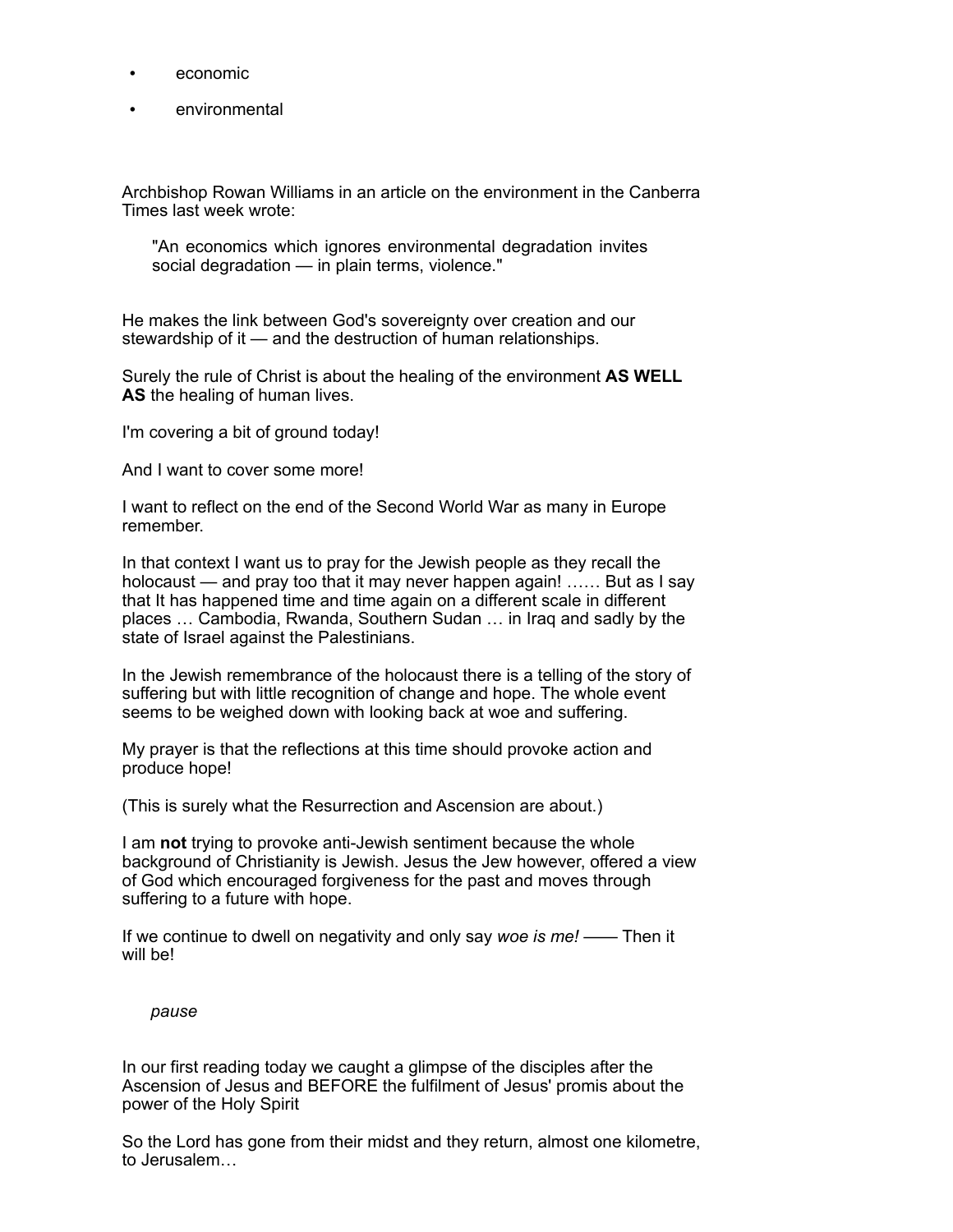to the room upstairs — (upper room) where they were staying; eleven of them with certain women (and children) and Mary the mother of Jesus; devoted themselves to prayer — sense of expectancy as they wait. They wait in Prayer!

It is a lovely picture — Mary who was their at the begining and expected that in her son a new era would be born now waits its fulfilment.

Now even though the Holy Spirit is given to be with the disciples always the gift of the Spirit is never an assured possession… there is also the need to continue to pray — the Spirit needs to be constantly sought anew in prayer.

I wonder what this says about the *way* we pray:

- waiting
- listening
- expectant
- aware
- open
- time

## PRAYER

Peter in his letter reminds his readers not to be provoked or goaded into hasty or inappropriate action as they face persecution (was it under Nero, Domitian or Trajan?)

1Peter 5:6-11:

6 Humble yourselves therefore under the mighty hand of God, so that he may exalt you in due time.

7 Cast all your anxiety on him, because he cares for you. 8 Discipline yourselves, keep alert. Like a roaring lion your adversary the devil prowls around, looking for someone to devour.

9 Resist him, steadfast in your faith, for you know your brothers and sisters in all the world are undergoing the same kinds of suffering.

10 And after you have suffered for a little while, the God of all grace, who has called you to his eternal glory in Christ, will himself restore, support, strengthen, and establish you. 11 To him be power forever and ever. Amen.

Finally, in the Gospel we hear Jesus' prayer for the disciples before he goes to the cross — He prays:

That the Father may be glorified in him! not his ascension, but his suffering May his followers also reveal God's glory! and Father protect them!